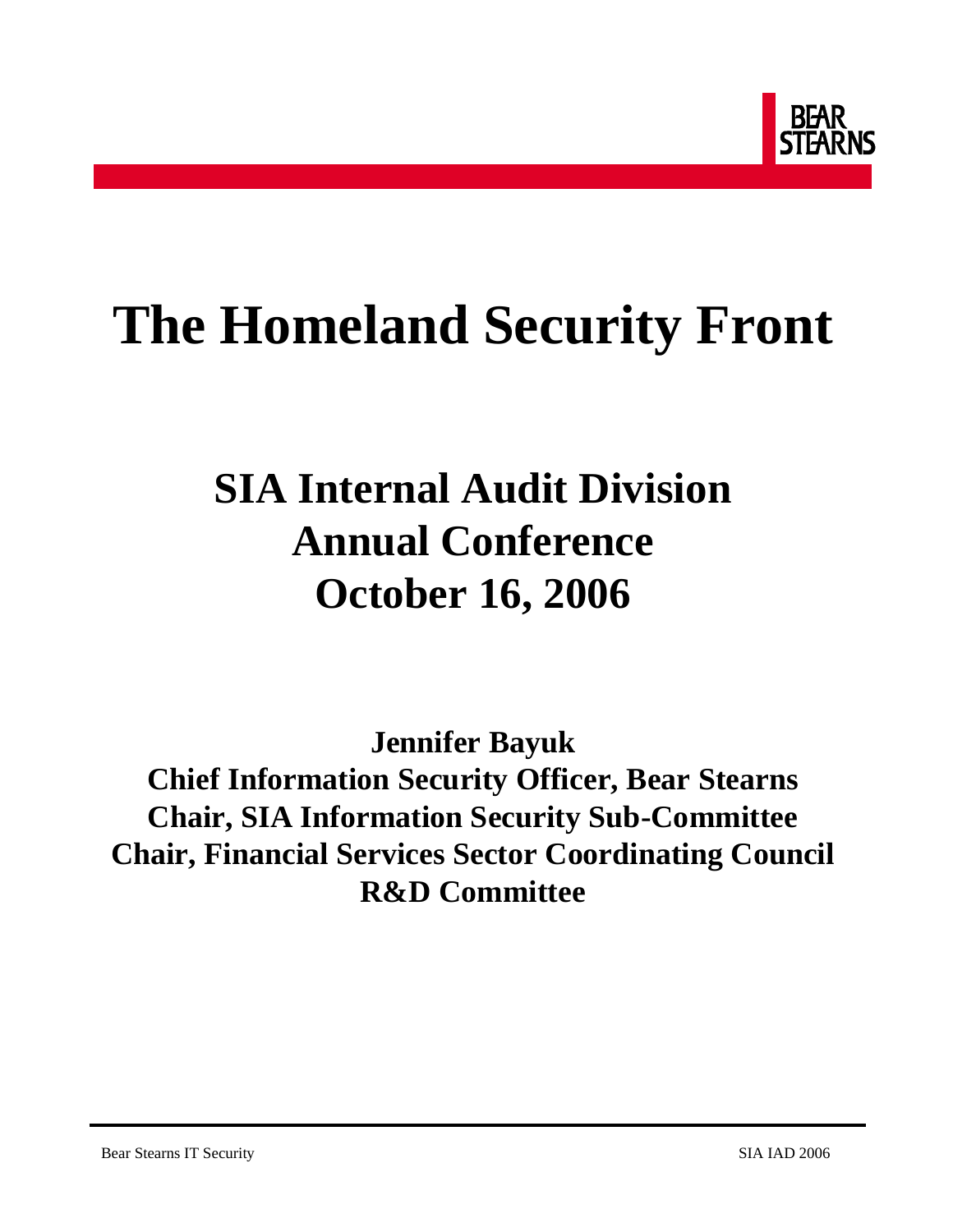

- CI/KR: Critical Infrastructure, Key Resources
	- CIP: Critical Infrastructure Protection
	- DHS: Department of Homeland Security
- FIBBC: Financial and Banking Information Infrastructure Committee
- FSSCC: Financial Services Sector Coordinating Council
	- HLS: Homeland Security
	- NIPP: National Infrastructure Protection Plan
		- SSA: Sector Specific Agency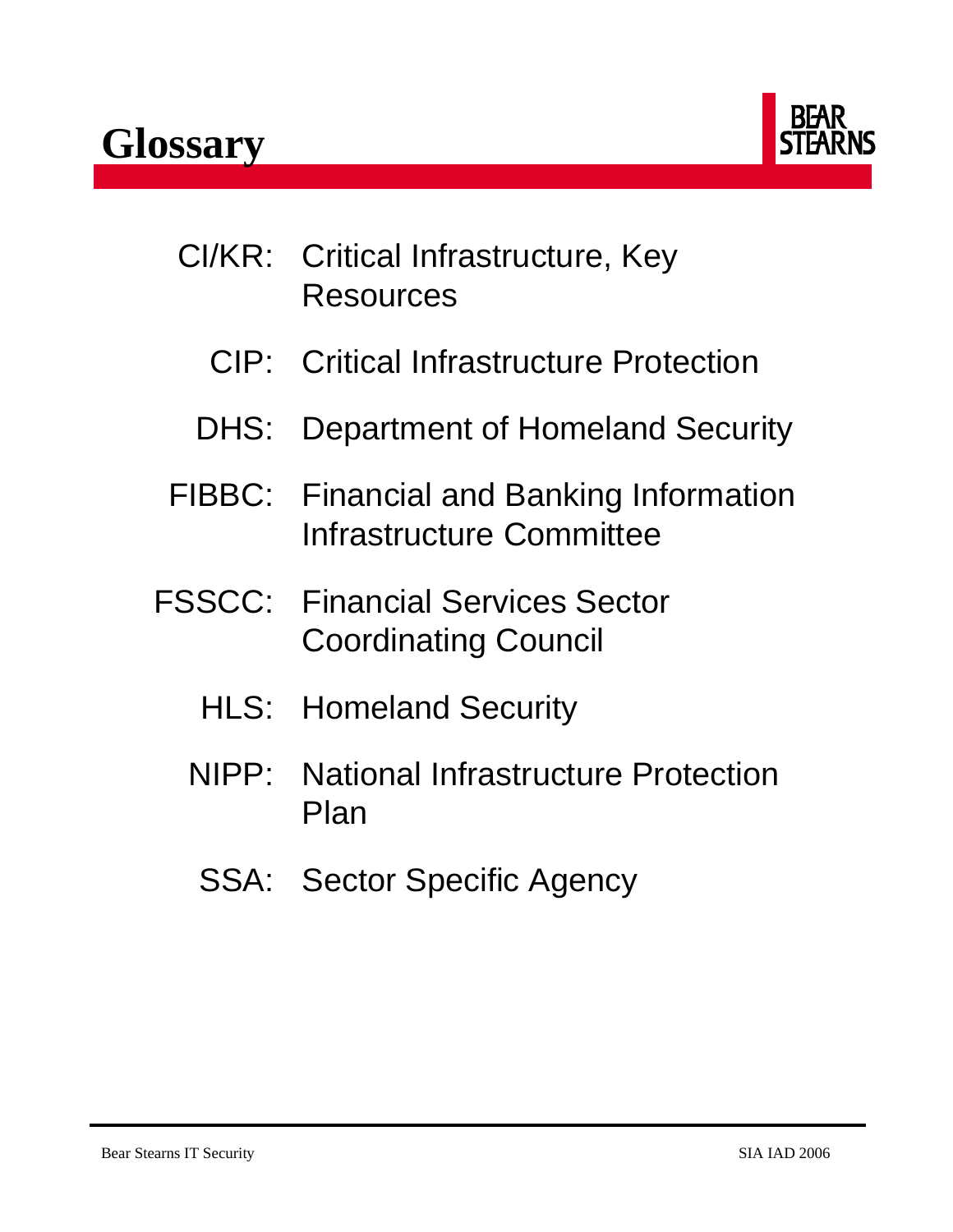### **Securities Industry Players**



**Note that the financial industry is dominated by banking interests, so pure Securities Industry players have a narrower field of focus than the entire DHS-FI establishment.**

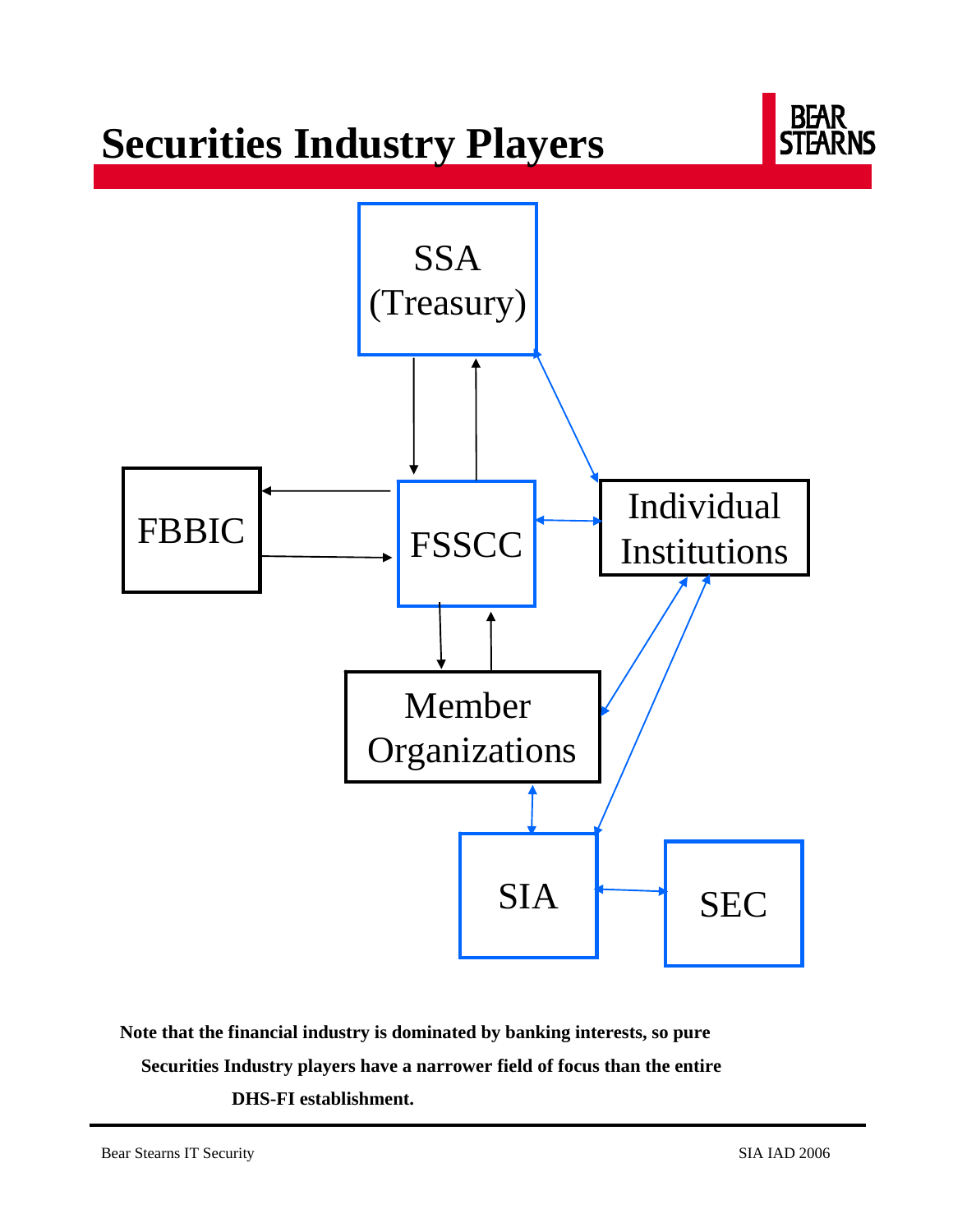## **FBBIC**



Mission:

• The President's Critical Infrastructure Protection Board recommended the following mission statement for the FBIIC: "Working with appropriate members of financial institution regulatory agencies, coordinate efforts to improve the reliability and security of financial information infrastructure."

#### Strategy:

- identify critical infrastructure assets, their locations, potential vulnerabilities, and prioritize their importance to the financial system of the U.S.;
- establish secure communications capability among the financial regulators and protocols for communicating during an emergency; and
- ensure sufficient staff at each member agency with appropriate security clearances to handle classified information and to coordinate in the event of an emergency.

### Members:

- Commodity Futures Trading Commission
- Conference of State Bank Supervisors
- Department of the Treasury
- Farm Credit Administration
- Federal Deposit Insurance Corporation
- Federal Housing Finance Board
- Federal Reserve Bank of New York
- Federal Reserve Board
- National Association of Insurance Commissioners
- National Association of State Credit Union Supervisors
- National Credit Union Administration
- North American Securities Administrators Association
- Office of the Comptroller of the Currency
- Office of Federal Housing Enterprise Oversight
- Office of Thrift Supervision
- Securities and Exchange Commission
- Securities Investor Protection Corporation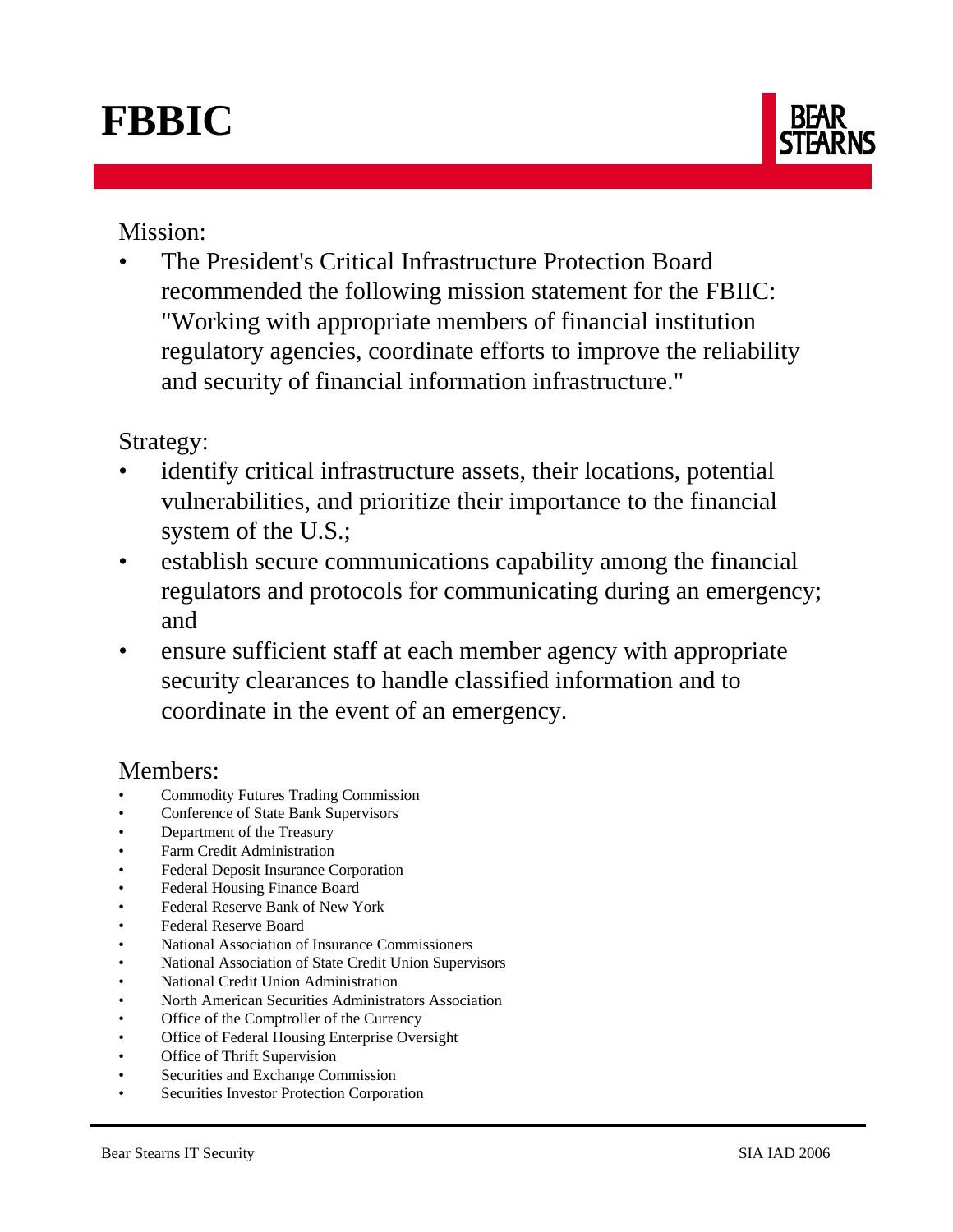## **FSSCC**



#### Mission:

• To foster and facilitate the coordination of financial services sectorwide voluntary activities and initiatives designed to improve Critical Infrastructure Protection and Homeland Security.

Strategy:

- Provide broad industry representation for CIP/HLS and related matters for the financial services sector and for voluntary sector-wide partnership efforts.
- Foster and promote coordination and cooperation among participating sector constituencies on CIP/HLS related activities and initiatives.
- Identify voluntary efforts where improvements in coordination can foster sector preparedness for CIP/HLS.
- Establish and promote broad sector activities and initiatives that improve CIP/HLS.
- Identify barriers to and recommend initiatives to improve sector-wide voluntary CIP/HLS information and knowledge sharing and the timely dissemination processes for critical information sharing among all sector constituencies.
- Improve sector awareness of CIP/HLS issues, available information, sector activities/initiatives and opportunities for improved coordination. Financial Services technology Forum

#### Members:

| Members:                                                      | Fin Svcs Info Sharing & Anal Center (FS/ISAC)     |
|---------------------------------------------------------------|---------------------------------------------------|
| <b>America's Community Bankers</b>                            | <b>Futures Industry Association</b>               |
| <b>American Bankers Association</b>                           | <b>Independent Community Bankers of America</b>   |
| <b>American Council of Life Insurers</b>                      | <b>Investment Company Institute</b>               |
| American Insurance Association                                | <b>Managed Funds Association</b>                  |
| American Society for Industrial Security (ASIS) International | The NASDAQ Stock Market, Inc.                     |
| <b>BAI</b>                                                    | National Association of Federal Credit Unions     |
| BITS/The Financial Services Roundtable                        | National Association of Securities Dealers (NASD) |
| ChicagoFIRST, LLC                                             | NACHA — The Electronic Payments Association       |
| Chicago Mercantile Exchange                                   | New York Board of Trade (NYBOT)                   |
| CLS Group                                                     | The Clearing House                                |
| <b>Consumer Bankers Association</b>                           | Securities Industry Association (SIA)             |
| <b>Credit Union National Association</b>                      | Securities Industry Automation Corporation (SIAC) |
| The Depository Trust & Clearing Corporation (DTCC)            | The Bond Market Association                       |
| Fannie Mae                                                    | The Options Clearing Corporation                  |
| <b>Financial Information Forum</b>                            | VISA USA Inc                                      |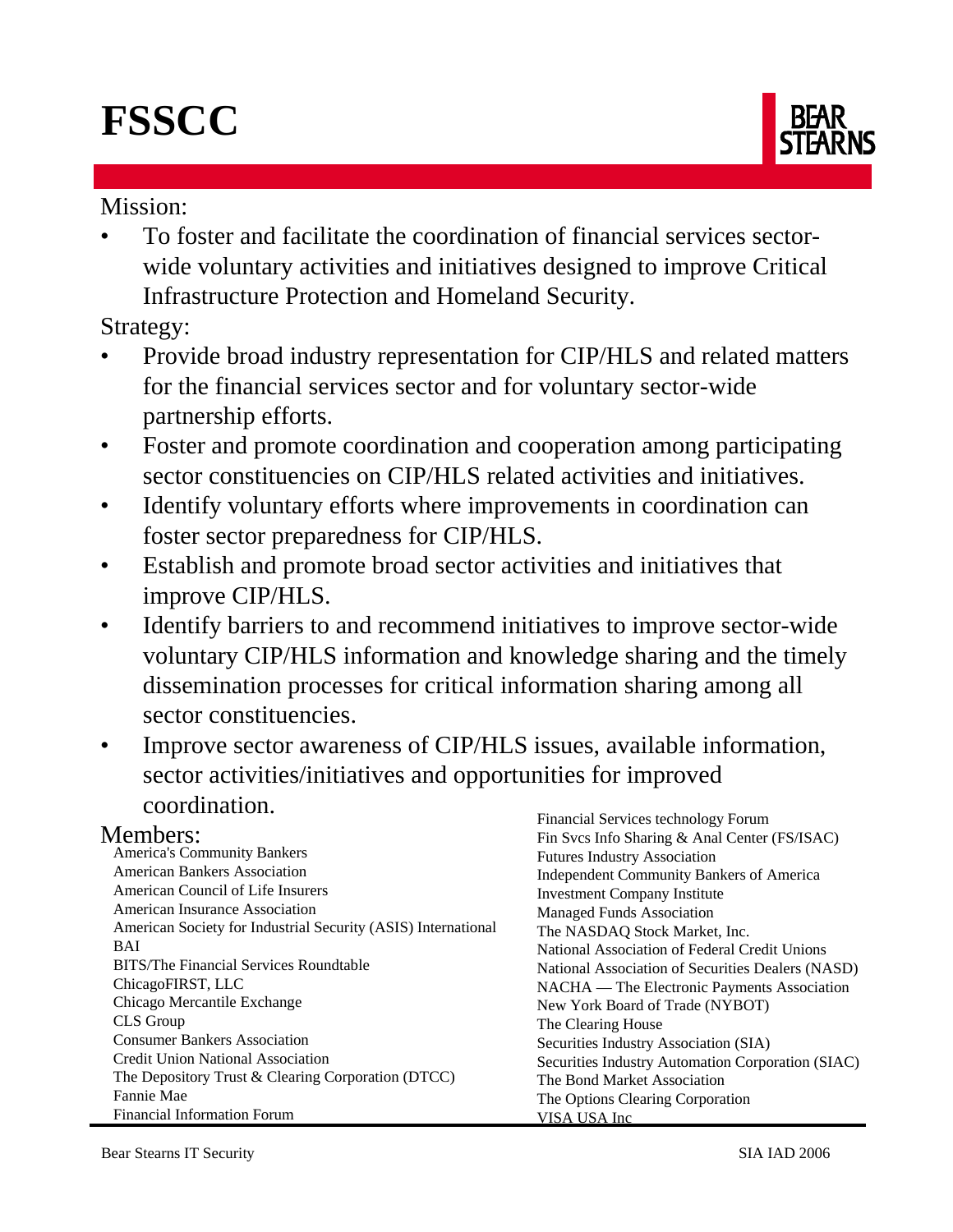### **Financial Infrastructure Protection Roles and Responsibilities**



- Department of Homeland Security: Manage the Nation's overall CI/KR protection framework and oversee NIPP development and implementation.
- Treasury, the Sector-Specific Agency: Implement the NIPP framework and guidance as tailored to the specific characteristics and risk landscapes of the Financial Services Industry.
- Other Federal Departments, Agencies, and Offices: Implement specific CI/KR protection roles designated in HSPD-7 or other relevant statutes, executive orders, and policy directives.
- State, Local, and Tribal Governments: Develop and implement a CI/KR protection program as a component of their overarching homeland security programs.
- Regional Partners: Use partnerships that cross jurisdictional and sector boundaries to address CI/KR protection within a defined geographical area.
- Boards, Commissions, Authorities, Councils, and Other Entities, e.g. SIA: Perform regulatory, advisory, policy, or business oversight functions related to various aspects of CI/KR operations and protection within and across sectors and jurisdictions.
- Private Sector Owners and Operators of Banks, Exchanges, Clearing Houses, etc: Undertake CI/KR protection, restoration, coordination, and cooperation activities, and provide advice, recommendations, and subject matter expertise to the Federal Government;
- Homeland Security Advisory Councils: Provide advice, recommendations, and expertise to the government regarding protection policy and activities.
- Academia and Research Centers: Provide CI/KR protection subject matter expertise, independent analysis, research and development (R&D), and educational programs.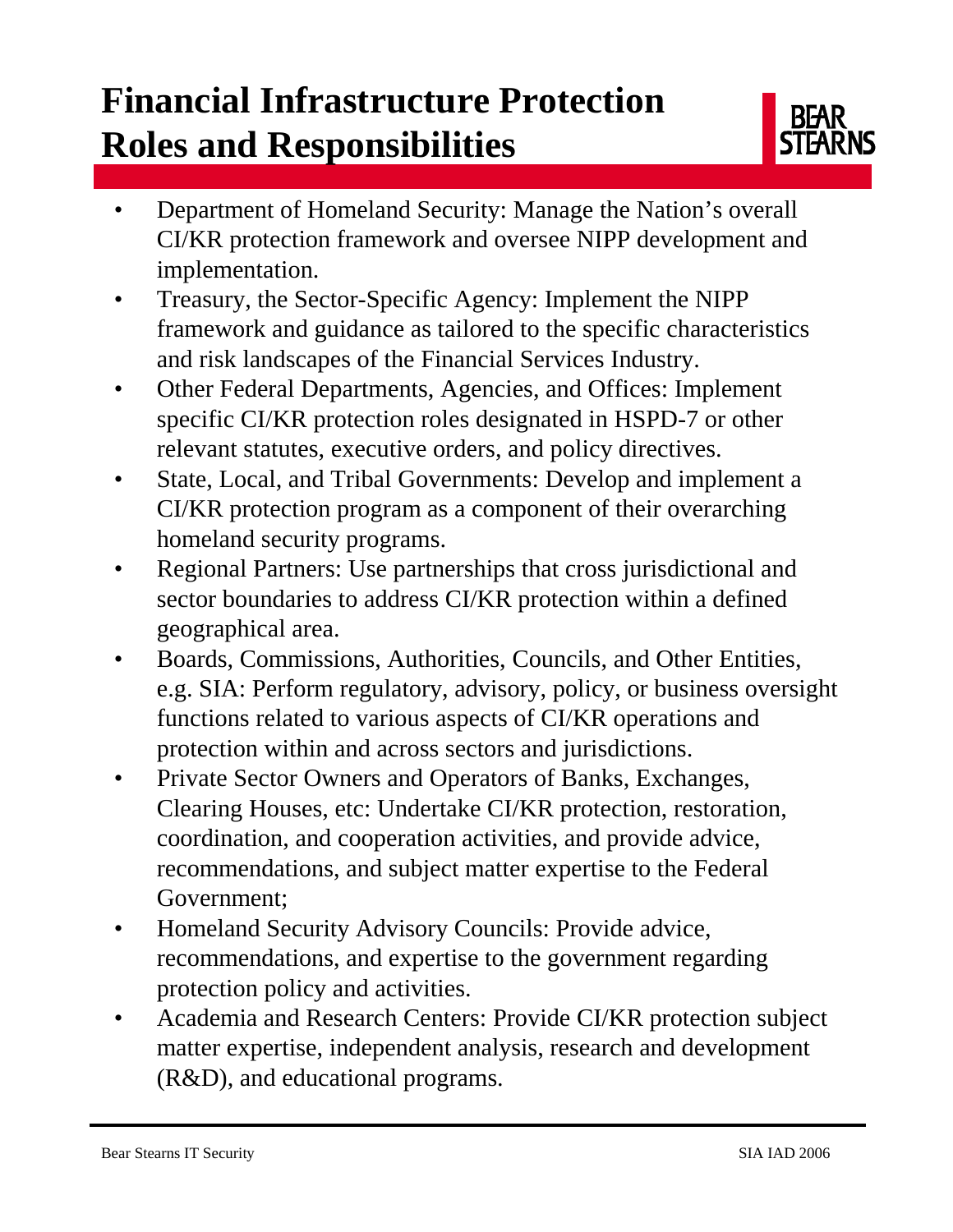### **NIPP Roadmap**



Notes:

 $X =$  Primary responsibility

 $o =$  Support responsibility (may be required to qualify for grants)

 $+$  = Milestone indicator  $NLT = Not later than$ 

|                |                                                                                                                                                                                                                                           |                                    |                     | Milestone           |               | Security Partner |                        |                      |                    |                  |                |  |
|----------------|-------------------------------------------------------------------------------------------------------------------------------------------------------------------------------------------------------------------------------------------|------------------------------------|---------------------|---------------------|---------------|------------------|------------------------|----------------------|--------------------|------------------|----------------|--|
| Chapter        | <b>Implementation Actions</b>                                                                                                                                                                                                             | NLT 90 Days After<br>NIPP Approval | <b>NLT 180 Days</b> | <b>NLT 365 Days</b> | Specific Date | <b>CHO</b>       | Sector-Specific Agency | Other Federal Agency | State or Territory | Local and Tribal | Private Sector |  |
| $\overline{a}$ | AUTHORITIES, ROLES, AND RESPONSIBILITIES                                                                                                                                                                                                  |                                    |                     |                     |               |                  |                        |                      |                    |                  |                |  |
|                | Review NIPP and establish processes needed to support<br>NIPP implementation.                                                                                                                                                             | $\ddot{}$                          |                     |                     |               | x                | x                      | x                    | x                  | x                | x              |  |
|                | Incorporate NIPP into strategies for cooperation with foreign<br>countries and international/multinational organizations.                                                                                                                 |                                    | $\ddot{}$           |                     |               | x                | X                      | x                    | $\mathbf{o}$       | o                | $\mathbf{o}$   |  |
| 3              | THE PROTECTION PROGRAM STRATEGY: MANAGING RISK                                                                                                                                                                                            |                                    |                     |                     |               |                  |                        |                      |                    |                  |                |  |
|                | Develop sector-specific CI/KR inventory guidance.                                                                                                                                                                                         |                                    | $\ddot{}$           |                     |               | x                | X                      | o                    | $\mathbf{o}$       | o                | $\mathbf{o}$   |  |
|                | Review existing risk assessment methodologies to determine<br>compatibility with the NIPP baseline criteria.                                                                                                                              |                                    | $\bm{+}$            |                     |               | x                | X                      | x                    | X                  | x                | X              |  |
|                | Establish timeline for: (1) the development of sector-specific<br>risk methodologies, and (2) for conducting consequence-<br>based top-screening for all CI/KR sectors.                                                                   |                                    | $\ddot{}$           |                     | x             |                  | $\boldsymbol{x}$       | o                    | $\mathbf{o}$       | $\mathbf{o}$     | $\mathbf{o}$   |  |
|                | Conduct and validate consequence assessments of priority<br>CI/KR as identified by the top-screening process.                                                                                                                             |                                    |                     | +                   |               | x                | X                      | x                    | X                  | x                | X              |  |
|                | Conduct or facilitate vulnerability assessments in priority<br>CI/KR sectors and identify cross-sector vulnerabilities.                                                                                                                   |                                    |                     | +                   |               | x                | x                      | x                    | X                  | x                | X              |  |
|                | Develop sector-specific CI/KR threat assessments needed to<br>support comprehensive risk assessments.                                                                                                                                     | +                                  |                     |                     |               | x                | o                      | o                    | $\mathbf{o}$       | o                | o              |  |
|                | Provide guidance on metrics for annual reporting and<br>national-level, cross-sector comparative analysis.                                                                                                                                | +                                  |                     |                     |               | x                | $\mathbf{o}$           | o                    | $\bf{o}$           | o                | o              |  |
| 4              | ORGANIZING AND PARTNERING FOR CI/KR PROTECTION                                                                                                                                                                                            |                                    |                     |                     |               |                  |                        |                      |                    |                  |                |  |
|                | Establish all SCCs, GCCs, and SLTGCC in accordance with<br>the NIPP partnership model.                                                                                                                                                    | +                                  |                     |                     |               | x                | x                      | o                    | $\mathbf{o}$       | о                | о              |  |
|                | Complete rollout of HSIN-CS COI; implement policies for<br>vetting and disseminating information to security partners.                                                                                                                    |                                    |                     |                     |               | x                | X                      | $\mathbf{o}$         | $\mathbf{o}$       | о                | $\mathbf{o}$   |  |
|                | Identify sector-level information-sharing mechanisms and<br>ensure that information protection practices comply with<br>appropriate guidance for protection of classified or sensitive<br>information. Publish PCII final rule.           | +                                  |                     |                     |               | x                | X                      | o                    | $\mathbf{o}$       | $\mathbf{o}$     | о              |  |
|                | Develop Annual CI/KR Protection Information Requirements<br>Report.                                                                                                                                                                       |                                    | $\ddot{}$           |                     |               | x                | $\mathbf{o}$           | o                    | $\mathbf{o}$       | o                | $\mathbf{o}$   |  |
|                | Work with the Department of State to review the charter and<br>coordinating mechanisms for the interagency working group<br>that coordinates U.S. international CI/KR protection outreach<br>and update as needed to align with the NIPP. | +                                  |                     |                     |               | x                | X                      | x                    | $\mathbf{o}$       | o                | $\mathbf{o}$   |  |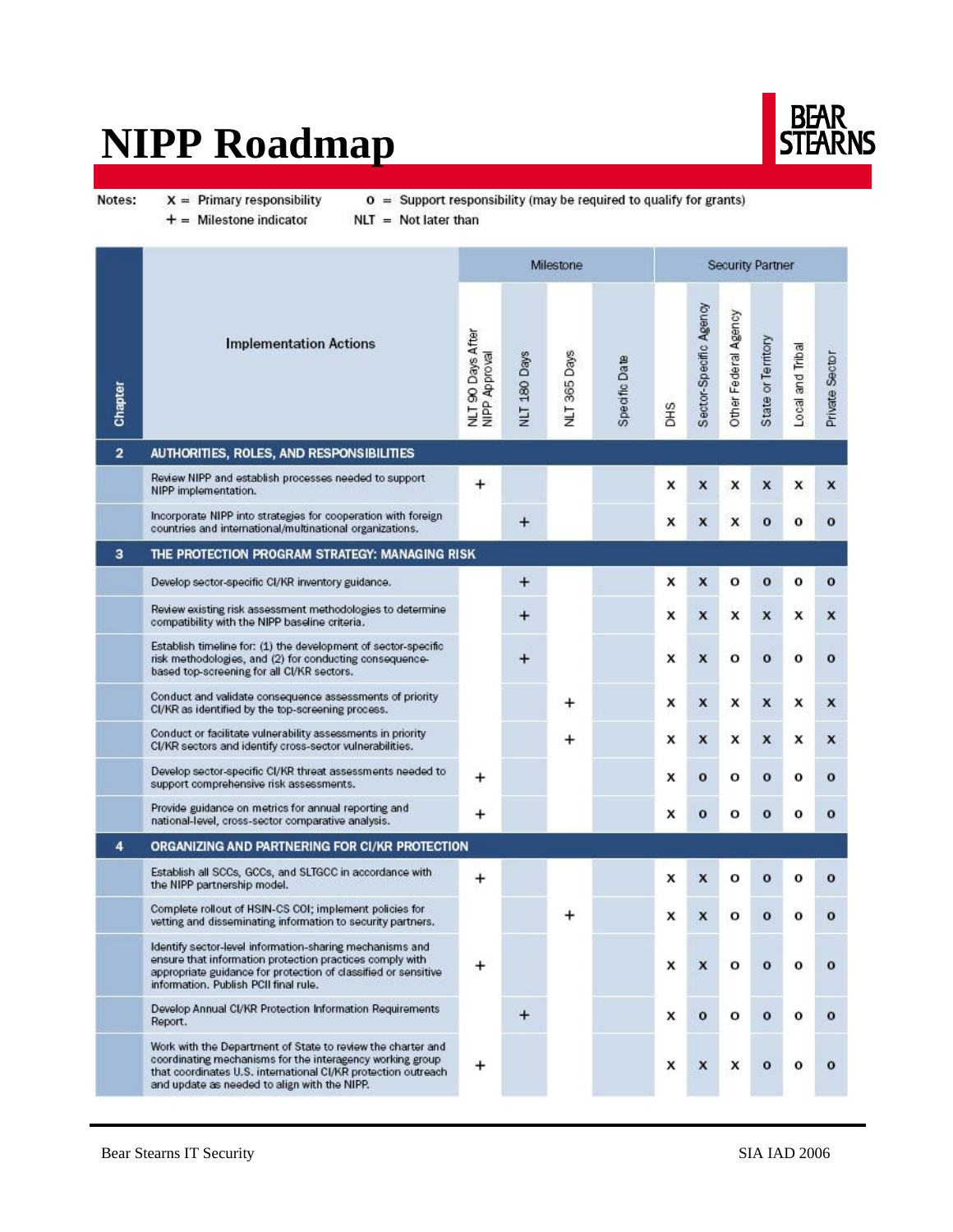## **NIPP Plan Continued**



|                |                                                                                                                                                                 |                                    |                     | Milestone      |                      | <b>Security Partner</b> |                        |                      |                           |                  |                |  |  |  |
|----------------|-----------------------------------------------------------------------------------------------------------------------------------------------------------------|------------------------------------|---------------------|----------------|----------------------|-------------------------|------------------------|----------------------|---------------------------|------------------|----------------|--|--|--|
| Chapter        | <b>Implementation Actions</b>                                                                                                                                   | NLT 90 Days After<br>NIPP Approval | <b>NLT 180 Days</b> | 365 Days<br>ΠN | Specific Date        | <b>CHO</b>              | Sector-Specific Agency | Other Federal Agency | State or Territory        | Local and Tribal | Private Sector |  |  |  |
| 5              | INTEGRATING CI/KR PROTECTION AS PART OF THE HOMELAND SECURITY MISSION                                                                                           |                                    |                     |                |                      |                         |                        |                      |                           |                  |                |  |  |  |
|                | Coordinate SSP development in collaboration with security<br>partners and submit to DHS with appropriate documentation<br>of concurrence.                       |                                    | $\ddot{}$           |                |                      | o                       | $\mathbf x$            | o                    | $\mathbf{o}$              | o                | $\mathbf{o}$   |  |  |  |
|                | Review and revise CI/KR-related plans as needed to reinforce<br>linkage between NIPP steady-state CI/KR protection and NRP<br>incident management requirements. |                                    | $\ddot{}$           |                |                      | X                       | $\pmb{\mathsf{x}}$     | X                    | $\boldsymbol{\mathsf{x}}$ | x                | X              |  |  |  |
|                | Review current CI/KR protection measures to ensure alignment<br>with HSAS threat conditions and specific threat vectors/sce-<br>narios.                         |                                    | $\ddot{}$           |                |                      | x                       | X                      | x                    | $\boldsymbol{x}$          | x                | X              |  |  |  |
| 6              | ENSURING AN EFFECTIVE, EFFICIENT PROGRAM OVER THE LONG TERM                                                                                                     |                                    |                     |                |                      |                         |                        |                      |                           |                  |                |  |  |  |
|                | Develop and implement a comprehensive national CI/KR<br>protection awareness program.                                                                           |                                    | $\ddot{}$           |                |                      | X                       | X                      | o                    | $\mathbf{o}$              | о                | $\mathbf{o}$   |  |  |  |
|                | Review and, as appropriate, revise training programs to<br>ensure consistency with NIPP requirements.                                                           |                                    | $\boldsymbol{+}$    |                |                      | x                       | X                      | x                    | $\boldsymbol{x}$          | x                | X              |  |  |  |
|                | Provide initial NIPP training to security partners.                                                                                                             | +                                  |                     |                |                      | x                       | X                      | o                    | $\bf{0}$                  | о                | $\mathbf{o}$   |  |  |  |
|                | Ensure that national exercises include CI/KR protection and<br>interaction between the NIPP and the NRP.                                                        | +                                  |                     |                |                      | x                       | X                      | o                    | $\mathbf{o}$              | 0                | $\mathbf{o}$   |  |  |  |
|                | Communicate requirements for CI/KR-related R&D to DHS for<br>use in the national R&D planning effort.                                                           |                                    |                     |                | July 1<br>(Annually) | o                       | X                      | x                    | $\bf o$                   | о                | $\mathbf{o}$   |  |  |  |
|                | Identify all databases, data services and sources, and<br>modeling capabilities with CI/KR application.                                                         |                                    | $^{+}$              |                |                      | x                       | X                      | x                    | $\boldsymbol{x}$          | x                | X              |  |  |  |
|                | Conduct first annual review of the NIPP and SSPs.                                                                                                               |                                    |                     |                |                      | x                       | X                      | x                    | X                         | x                | x              |  |  |  |
| $\overline{1}$ | PROVIDING RESOURCES FOR THE CI/KR PROTECTION PROGRAM                                                                                                            |                                    |                     |                |                      |                         |                        |                      |                           |                  |                |  |  |  |
|                | Submit Sector CI/KR Protection Annual Report to DHS                                                                                                             |                                    |                     |                | July 1<br>(Annually) | о                       | X                      | о                    | o                         | о                | o              |  |  |  |
|                | Submit National CI/KR Protection Annual Report to the<br>Executive Office of the President.                                                                     |                                    |                     |                | Sep 1<br>(Annually)  | x                       | $\mathbf{o}$           | o                    | $\bf{0}$                  | о                | o              |  |  |  |
|                | Review homeland security grant guidance to ensure that<br>requirements are consistent with the NIPP.                                                            | $\pmb{+}$                          |                     |                |                      | x                       | $\mathbf{o}$           | o                    | $\bf{0}$                  | о                | $\mathbf{o}$   |  |  |  |
|                | Advise State, local, and tribal governments of SSA grant<br>programs and/or other sources that can support the NIPP.                                            |                                    | $\boldsymbol{+}$    |                |                      | x                       | X                      | о                    | $\mathbf 0$               | о                | $\mathbf o$    |  |  |  |
|                | Apply for homeland security grants to address CI/KR<br>protection efforts per DHS/G&T guidance.                                                                 |                                    |                     |                | $\star$              | o                       | $\mathbf{o}$           | о                    | X                         | x                | 0              |  |  |  |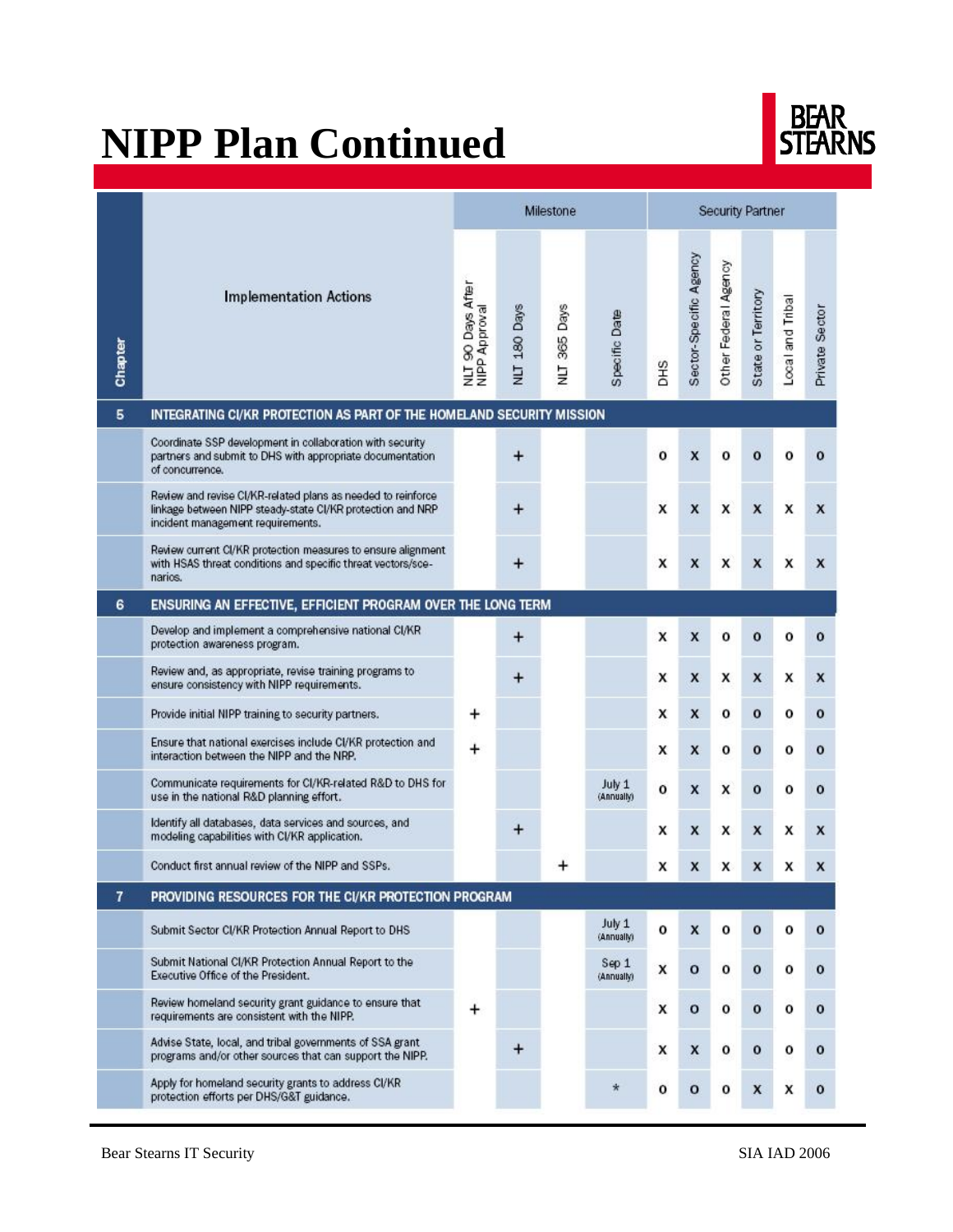

### Cross-reference to Financial Services R&D Focus:

|                                                                                  | <b>NIPP CVKR Protection R&amp;D Themes</b> |                                                  |                                     |                                |                                                                |                                                            |                                                                          |                                                      |                                        |                                                                                                   | Other R&D Support for CVKR                                                         |                                                                       |                                                                                      |                       | Items not in NIPP R&D Focus     |                                          |                         |
|----------------------------------------------------------------------------------|--------------------------------------------|--------------------------------------------------|-------------------------------------|--------------------------------|----------------------------------------------------------------|------------------------------------------------------------|--------------------------------------------------------------------------|------------------------------------------------------|----------------------------------------|---------------------------------------------------------------------------------------------------|------------------------------------------------------------------------------------|-----------------------------------------------------------------------|--------------------------------------------------------------------------------------|-----------------------|---------------------------------|------------------------------------------|-------------------------|
| <b>F&amp;SCC</b><br>Recearch                                                     | А                                          | в                                                | c                                   | D                              | E                                                              | F                                                          | G                                                                        | н                                                    | 1                                      | J                                                                                                 | κ                                                                                  | т                                                                     | M                                                                                    | N                     | O                               | P                                        | O                       |
| Age nda                                                                          | Detection<br>& Sensor<br>systems           | Protection<br>s.<br>Prevention<br><b>Systems</b> | Entry &<br>Access<br><b>Portals</b> | Insider<br>Threat<br>Detection | <b>Analysis</b><br>a.<br>Decision<br>Support<br><b>Systems</b> | Response.<br>Recovery, &<br>Reconstitution<br><b>Tools</b> | Emerging<br>Threats &<br>Vulnerability<br><b>Analysis</b><br><b>Alds</b> | Advanced<br>Initias tructure<br><b>Architectures</b> | Human<br>å.<br>Social<br><b>Issues</b> | <b>Ensure</b><br>compatibility<br>of cocket<br>systems with<br>Inter-<br>operability<br>standards | Explore<br>methods to<br>authenticate<br>and verliy<br>personal<br><b>Identity</b> | Coordinate<br>dev of<br>CIACR<br>protection<br>consensus<br>standards | Improve<br>technical<br>surveillance.<br>monitoring<br>and detection<br>capabilities | Information<br>Hiding | Devaluation<br>and<br>Avoidance | <b>Business</b><br>Process<br>Simulation | Economics<br>of InfoSec |
| 1. Secure<br>Financial<br>Transaction<br>Protocol<br>(SFTP)                      |                                            | B                                                |                                     |                                |                                                                |                                                            |                                                                          | н                                                    |                                        | J                                                                                                 | Κ                                                                                  |                                                                       |                                                                                      | N                     |                                 |                                          | Q                       |
| 2. Resilient<br>Financial<br><b>Transaction</b><br>System (RFTS)                 | Α                                          | в                                                | C                                   |                                |                                                                | F                                                          |                                                                          | н                                                    |                                        |                                                                                                   |                                                                                    |                                                                       |                                                                                      |                       |                                 |                                          |                         |
| 3. Enrollment<br>and Identity<br>Credential<br>Management                        |                                            | B                                                |                                     |                                |                                                                |                                                            |                                                                          | н                                                    |                                        |                                                                                                   | Κ                                                                                  |                                                                       |                                                                                      |                       |                                 |                                          |                         |
| 4. Supposed<br>Practices and<br>Standards                                        | Α                                          | в                                                | C                                   | D                              | Е                                                              | F                                                          | G                                                                        | н                                                    |                                        | J                                                                                                 | Κ                                                                                  | L                                                                     | M                                                                                    | N                     | O                               | P                                        | Q                       |
| 5.<br><b>Understanding</b><br>and Avoiding<br>the Insider<br><b>Threat</b>       | Α                                          | в                                                |                                     | D                              |                                                                |                                                            | G                                                                        |                                                      |                                        |                                                                                                   |                                                                                    |                                                                       | M                                                                                    |                       |                                 |                                          |                         |
| 6. Financial<br>Information<br>Tracing and<br>Policy<br><b>Enforcement</b>       |                                            | B                                                |                                     |                                | E                                                              |                                                            | G                                                                        | н                                                    |                                        |                                                                                                   | Κ                                                                                  |                                                                       | M                                                                                    |                       |                                 | P                                        | Ω                       |
| 7. Testing                                                                       |                                            | в                                                |                                     |                                |                                                                |                                                            | G                                                                        | Н                                                    |                                        |                                                                                                   |                                                                                    |                                                                       |                                                                                      |                       |                                 |                                          |                         |
| 8. Standards<br>for measuring<br>ROI of CIP and<br><b>Security</b><br>Technology |                                            |                                                  |                                     |                                | E                                                              |                                                            | G                                                                        |                                                      |                                        |                                                                                                   |                                                                                    |                                                                       |                                                                                      |                       |                                 |                                          |                         |

The objective of this mapping is to demonstrate how much the FSSCC R&D Agenda has in common with the NIPP R&D plans and programs, as well as to demonstrate in which aspects they differ. Because this paper combines the opinions of subject-matter experts in homeland security and financial services, the resulting recommendations will meet the needs of both constituencies. It is intended that DHS should use this information tweak its projects to directly address the CI/KR research needs of the Financial Services Industry. This way, the future direction and scope of the NIPP research program will more closely align with the proposed FSSCC R&D Agenda. For example, in the next version of the NIPP, DHS may add new R&D areas of focus that are in the FSSCC document but are not in the current NIPP.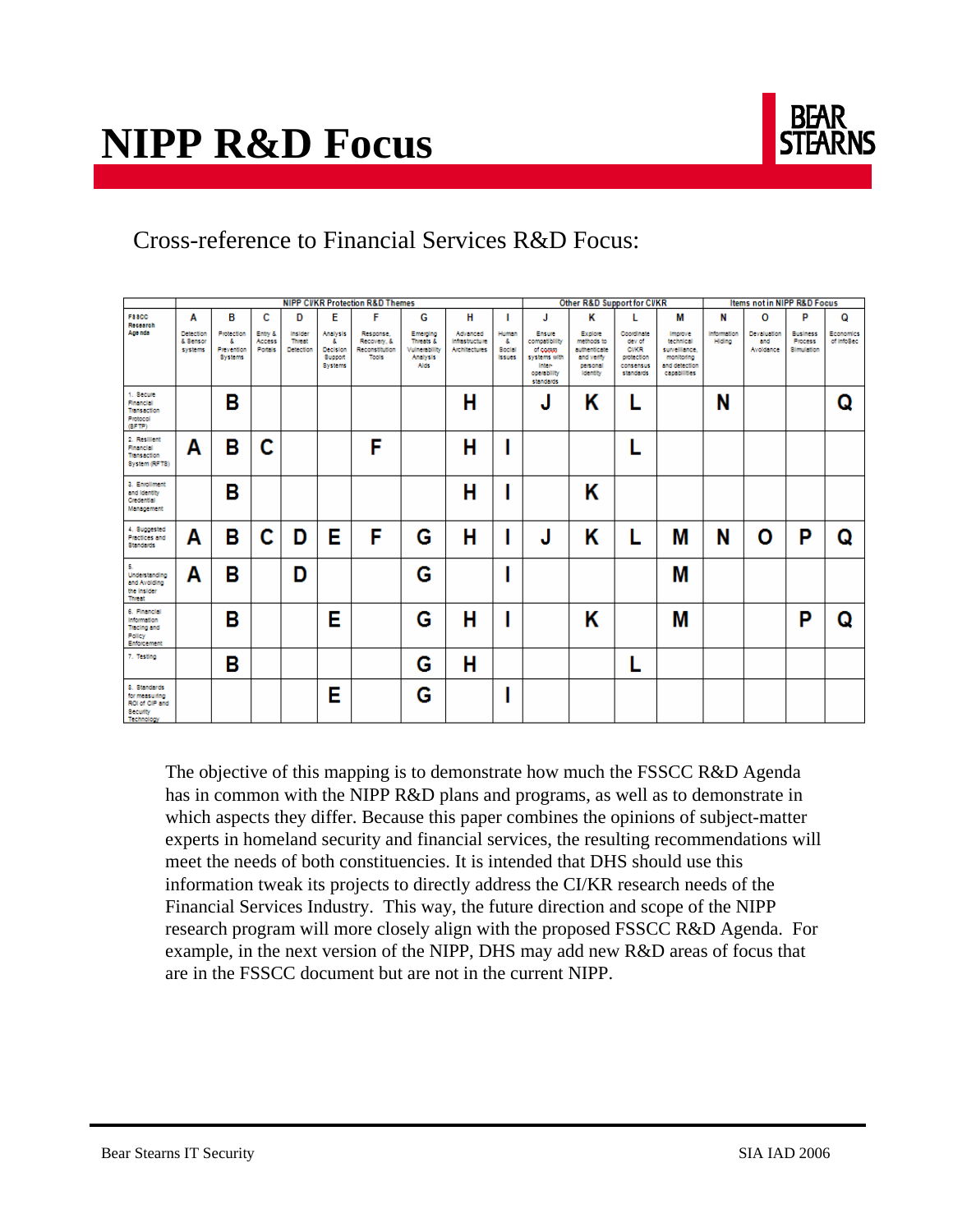

- Treasury has solicited all FSSCC Member organizations to provide input.
- Plan will be drafted by Treasury and circulated back to FSSCC and FBBIC for comment.
- Final draft expected in the November timeframe.
- SIA Contribution:
	- FSSCC Membership
	- FSSCC R&D Committee Membership
	- FS/ISAC Membership
- Any questions about how to deal with Homeland Security activities in the interim may be put to Treasury via the SIA Membership of the FSSCC.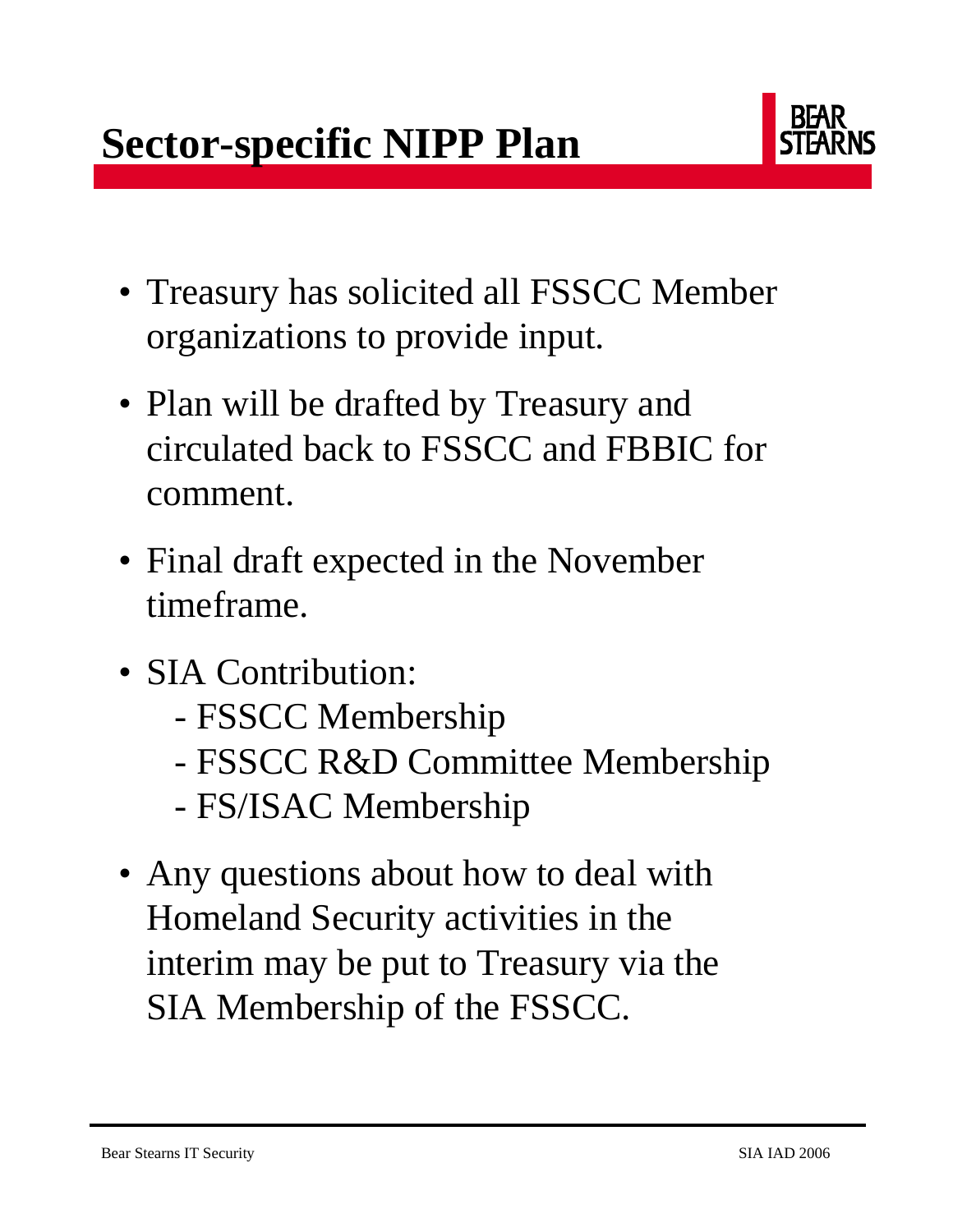



### **Securities Industry Communications Mechanism**

Current:

• SIA BCP, generally accepted by DOT as model on which to build any future activity

Future:

• As per presidential directive, should evolve to be the FS/ISAC, which will somehow have to be coordinated with SIA BCP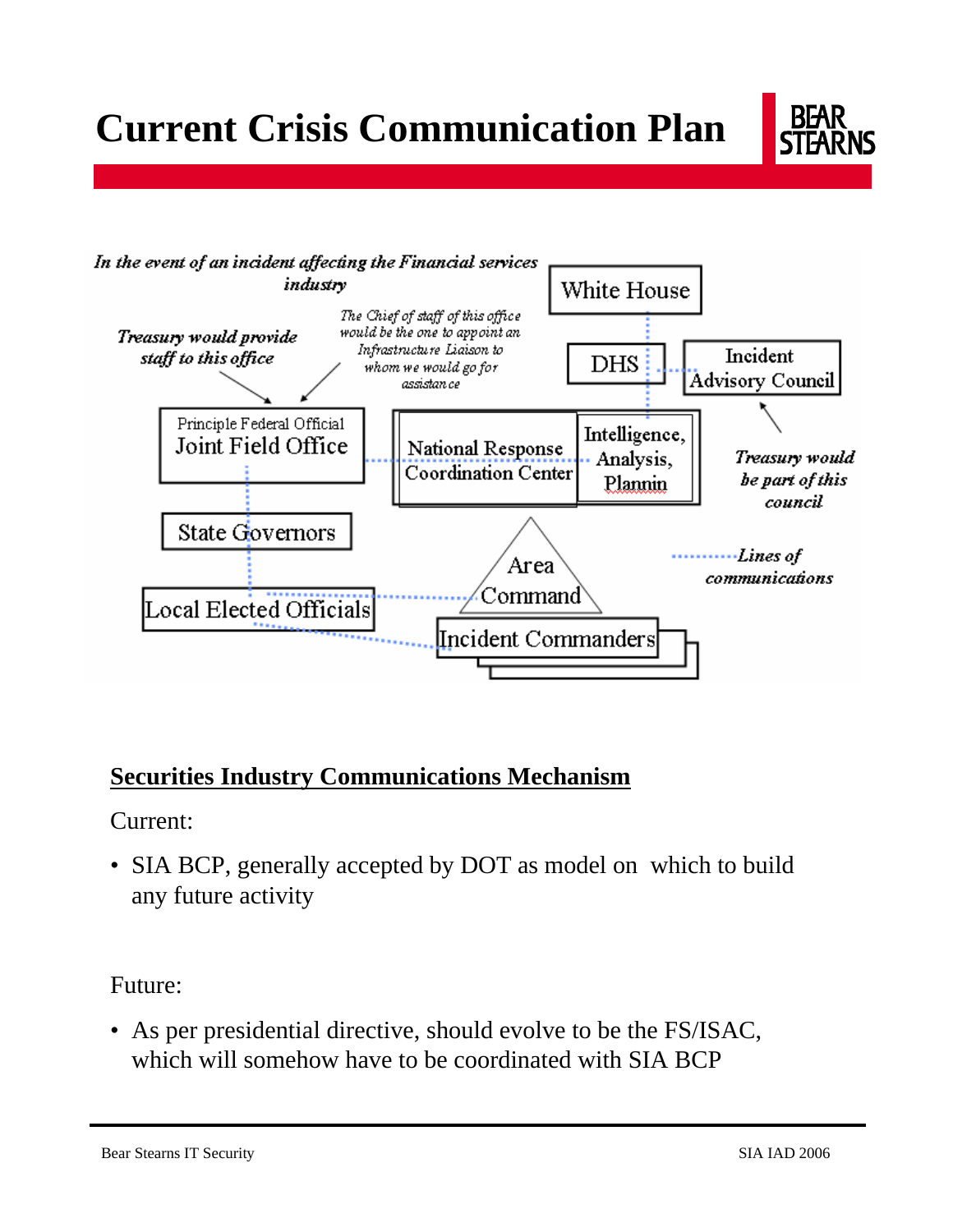

Part of NIPP:

- Local Law Enforcement (to discuss incident response procedures).
- DHS (via DOT and FSSCC to discuss communication, protection and response activities).
- Secret Service (to discuss threats and appropriate response).

Not part of NIPP:

- CIA (To discuss simulation test results).
- DOD (To discuss technology standards for commercial products).
- DHS (via vendors, to discuss application of technology).
- FBI (except in the case of crime investigation).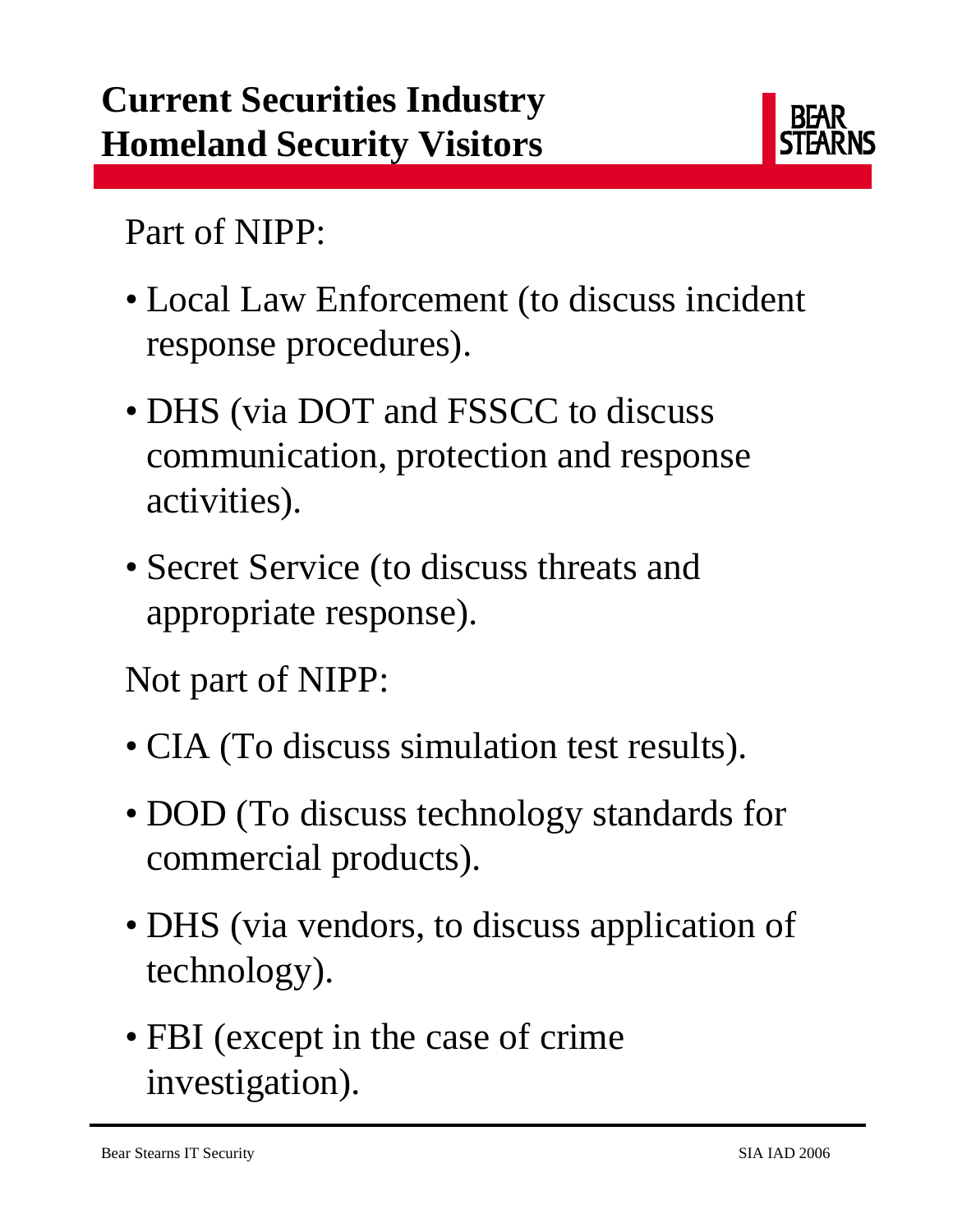## **The Homeland Security Front**





### **Conclusion:**

It has been difficult to tell the difference between government visitors and the special interests that would like to set requirements for the Financial Industry.

Close scrutiny of Treasury's SSA NIPP will be required to keep InfoSec security programs focused on actual regulatory compliance.